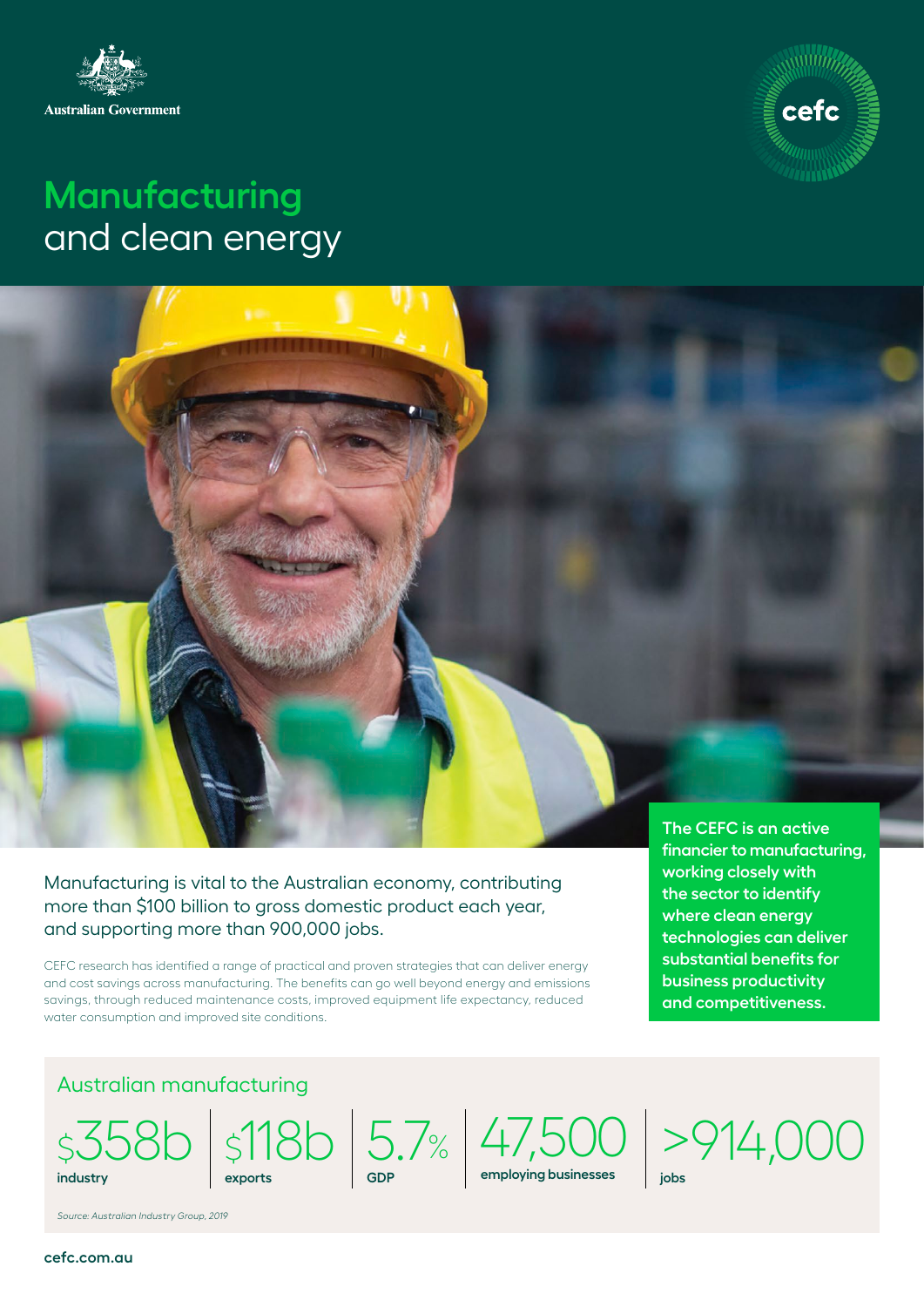# **Australian Manufacturing: Gas Efficiency Guide**

The *Australian Manufacturing: Gas Efficiency Guide*, developed by the CEFC, the Energy Efficiency Council and the Australian Industry Group, is a comprehensive resource identifying practical and proven strategies to deliver energy and cost savings.

The guide identifies a range of proven technologies with the potential to cut gas consumption by 25 per cent. In the majority of cases, upfront investment was \$50,000 or less, with the costs recovered within just five years.

If the initiatives were all implemented at once, they would reduce greenhouse gas emissions by as much as 10 million tonnes a year, equivalent to taking more than two million passenger vehicles off the road, or meeting the electricity needs of 1.5 million homes.

This CEFC industry snapshot brings together key elements from the guide. To download a full copy of the *Australian Manufacturing: Gas Efficiency Guide*, please visit **cefc.com.au**

### **Where to act**

Manufacturing is an energy intensive sector, with a pronounced reliance on the use of gas as an energy source to produce steam, hot water and process heating systems.

Manufacturers can expect a clean energy transition to deliver major improvements through fuel shifting from gas to solar thermal, solar PV, bioenergy, hydrogen and low emissions electricity; equipment maintenance improvements; and smart redesign to improve industrial processes.

Enabling technologies, including sub metering and analytics platforms, are central to identifying energy efficiency opportunities to lower energy consumption.

Renewable energy options can further reduce or eliminate gas dependency, increasing energy diversity and minimising the business risk associated with the gas market. These options include bioenergy, such as biomass and biogas, as well as solar PV, solar thermal and heat pump technology.

# **Getting started**

Understanding and changing the energy intensity of any manufacturing process is complex. The key steps to achieving continuous improvement in energy use include:

#### 1 **Measurement and data analysis**

It is important to look at the overall consumption of the system, aided by the installation of sub meters for each major appliance.



2 **Establish baseline and targets**  Support measurement of energy content with secondary factors related to energy performance and efficiency to provide visibility into energy productivity.

**3 Identify and rank opportunities**<br>**3** Rank unit operations based on the size<br>available data and the potential for ene Rank unit operations based on the size of energy consumption, the quality of the available data and the potential for energy efficiency improvements.

#### 4 **Implement opportunities**

Take a staged approach to system upgrades, starting with energy efficiency improvements to unit operations that consume the most energy.

**Solution of effectiveness**<br>A range of energy management systems can provide managers with a<br>summary of energy use and performance to provide enhanced ongoing A range of energy management systems can provide managers with an easy to interpret summary of energy use and performance to provide enhanced ongoing measurement.

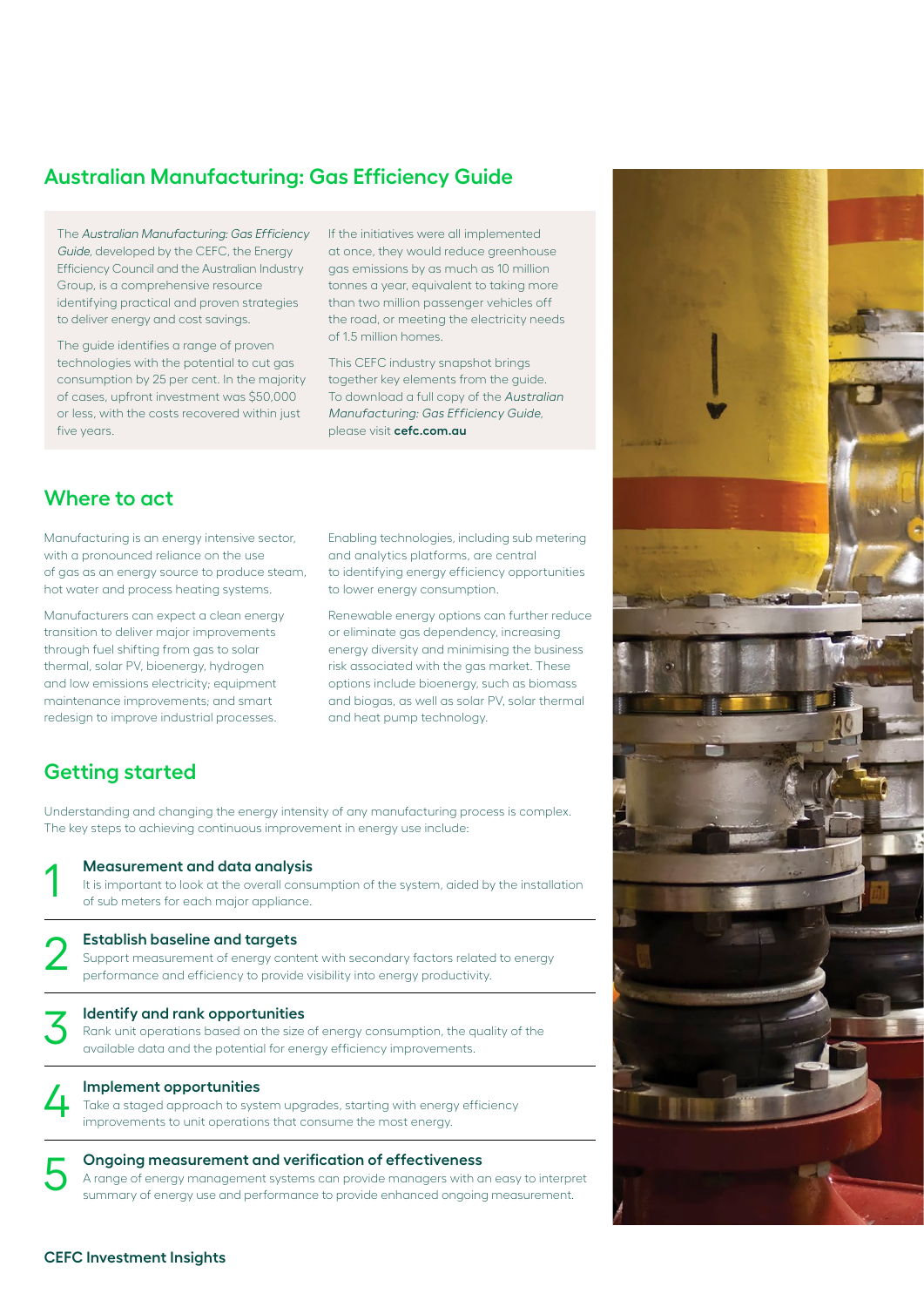



# **Understanding the clean energy benefits**

Manufacturers can capture multiple benefits from clean energy, including much needed energy cost savings, improved productivity and competitiveness, and lower greenhouse gas emissions.

#### 1

**Reduced maintenance requirements and costs:** reducing the heat load on industrial systems may reduce the maintenance costs on large plant assets such as boilers.

### $\mathcal P$

**Improved equipment life expectancy:** reduced operating hours and reduced thermal stresses may allow plant equipment to last longer before requiring replacement or major overhaul.

#### 3

**Reduced water consumption and water treatment costs:** many steam systems and heat recovery efficiency initiatives will also result in a reduction in water consumption and less water requiring chemical treatment prior to use.

# 4

**Improved energy visibility and understanding:** installation of sub metering and energy management systems are critical to the longevity of savings and can provide ongoing value and understanding of plant operations.

# 5

**Improved process control:** often energy reduction initiatives utilise automatic controls with smaller error bands than traditional control systems. This can allow for smoother and more automated control of connected systems.

# 6

**Improved site safety and working conditions:** eliminating waste heat can provide a safer work environment where staff are at a reduced risk of exposure to high temperature equipment or uncomfortable work environments.

# **Clean energy and broader business gains**

#### Clean energy technologies offer significant gains to manufacturers, which can go well beyond energy cost and emissions savings:

- − Decreasing the heat load on industrial systems can reduce maintenance costs on large plant assets such as boilers
- − Manufacturers can also improve the life expectancy of plant equipment from reduced operating hours and thermal stresses
- − Further gains can be made in water consumption and treatment costs, with efficiency improvements in steam system and heat recovery operations.